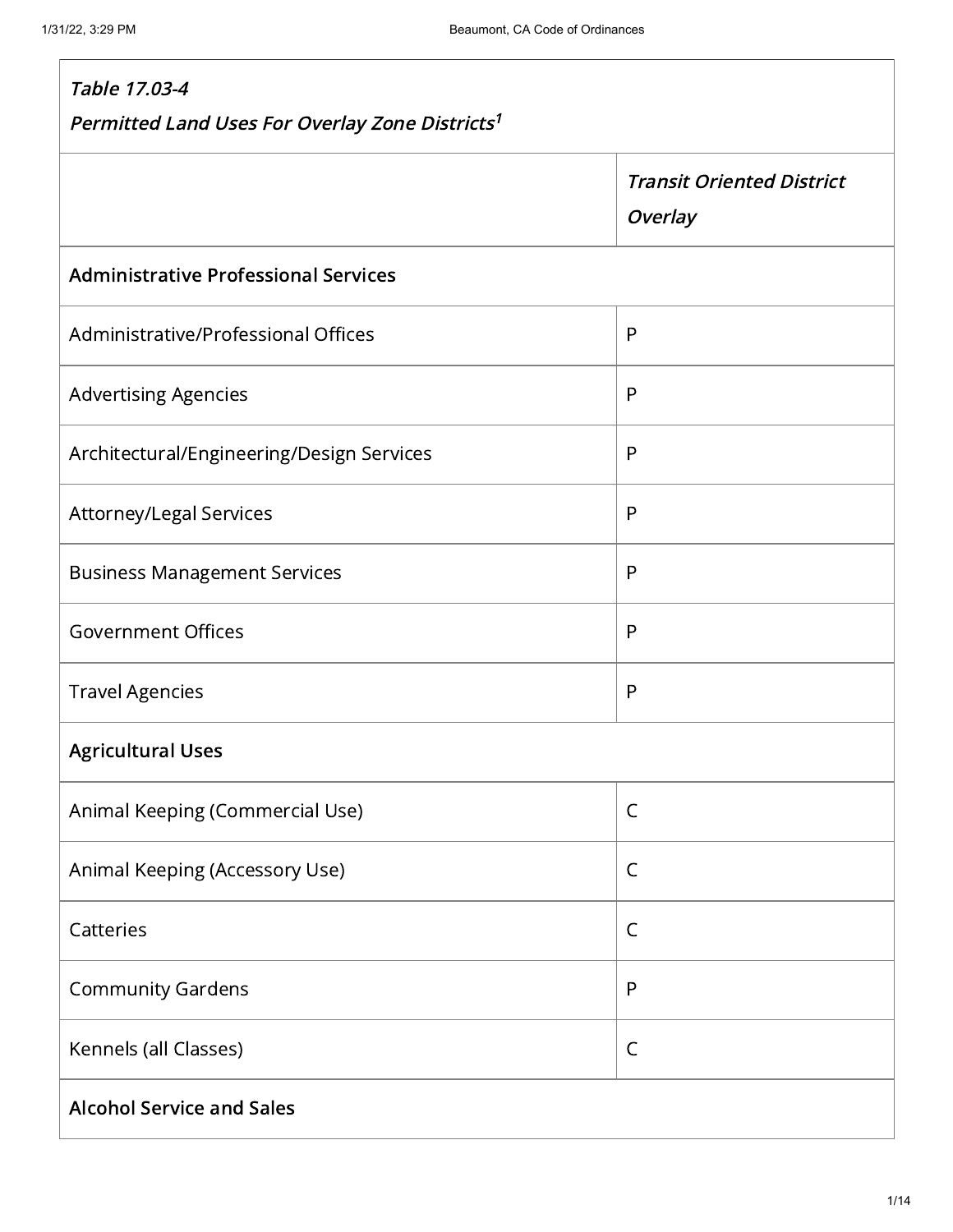| Table 17.03-4                                                    |                                                                                |  |
|------------------------------------------------------------------|--------------------------------------------------------------------------------|--|
| Permitted Land Uses For Overlay Zone Districts <sup>1</sup>      |                                                                                |  |
|                                                                  | <b>Transit Oriented District</b><br><b>Overlay</b>                             |  |
| Bars or Cocktail Lounges <sup>2</sup>                            | C                                                                              |  |
| Liquor Stores <sup>2, 3</sup>                                    | $\mathsf{C}$                                                                   |  |
| Restaurants with Alcoholic Beverage Sales                        | $\mathsf{C}$                                                                   |  |
| <b>Automotive Services</b>                                       |                                                                                |  |
| Automobile, Motorcycle, and Marine Craft Sales (New and<br>Used) | $\mathsf{P}$                                                                   |  |
| <b>Automobile Parking Facilities</b>                             | $\mathsf{P}$                                                                   |  |
| Automobile Rental Agencies                                       | P                                                                              |  |
| Automobile Repair Facilities                                     | $\mathsf{P}$                                                                   |  |
| <b>Body and Paint Shops</b>                                      | C                                                                              |  |
| Car Wash                                                         | C                                                                              |  |
| <b>Gas/Service Stations</b>                                      | $\mathsf C$                                                                    |  |
| <b>Limousine Services</b>                                        | $\mathsf{P}$                                                                   |  |
| <b>Recharging Stations</b>                                       | Allowed (P) in any area<br>designed for the parking or<br>loading of vehicles. |  |
| Towing Services-With Indoor Vehicle Service                      | C                                                                              |  |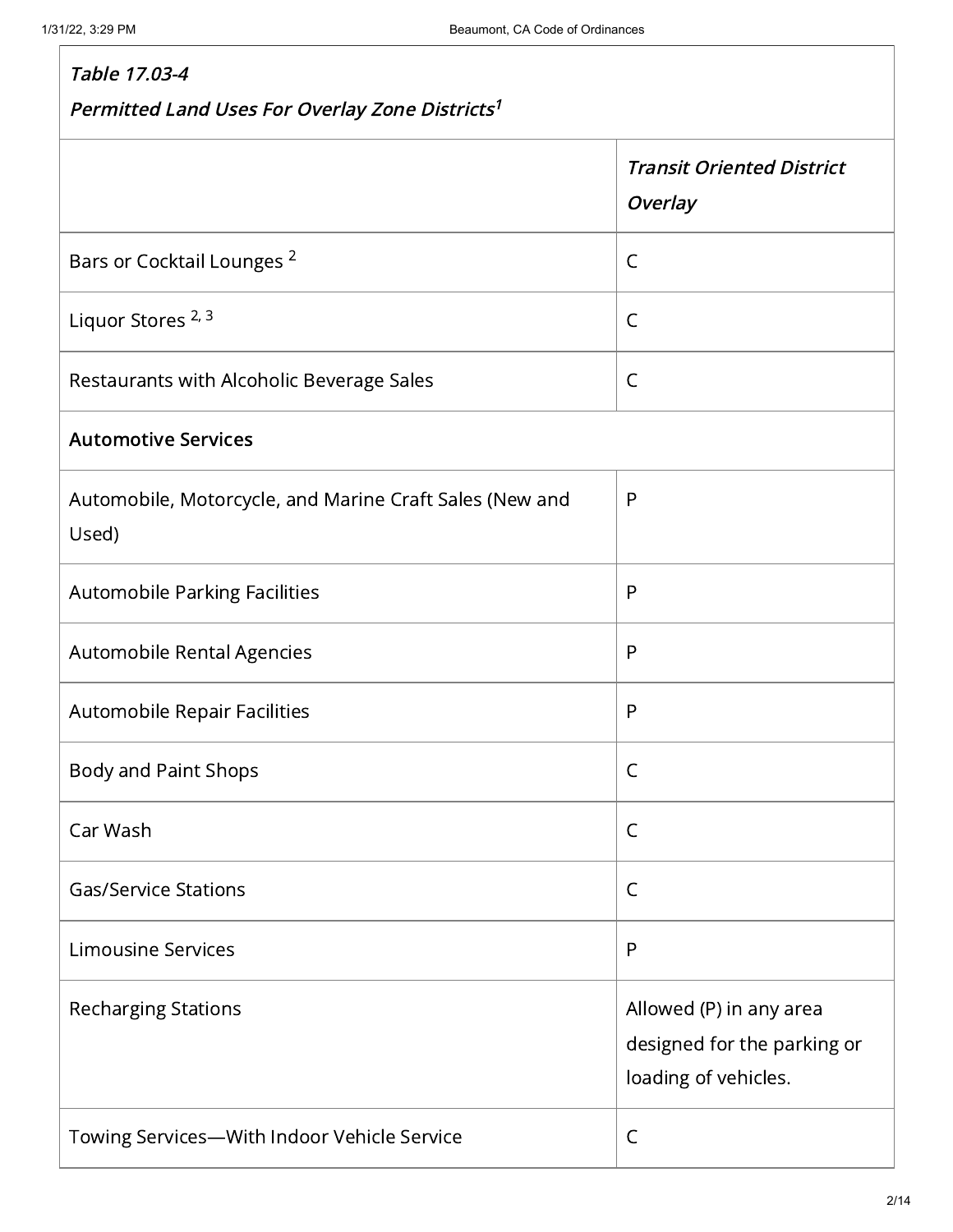| Table 17.03-4                                               |                                                    |  |
|-------------------------------------------------------------|----------------------------------------------------|--|
| Permitted Land Uses For Overlay Zone Districts <sup>1</sup> |                                                    |  |
|                                                             | <b>Transit Oriented District</b><br><b>Overlay</b> |  |
| <b>Truck/Trailer Rentals</b>                                | $\mathsf C$                                        |  |
| <b>Communications Facilities</b>                            |                                                    |  |
| Wireless Telecommunication Facility-Stealth                 | C                                                  |  |
| Radio and Television Broadcasting Studios                   | $\mathsf{P}$                                       |  |
| Recording and Sound Studios                                 | P                                                  |  |
| Satellite Dishes (Non-Private)                              | $\mathsf{P}$                                       |  |
| Satellite Dishes (Private Use)                              | N                                                  |  |
| Ham Radio Antennae (Private Use)                            | P                                                  |  |
| <b>Daycare Facilities</b>                                   |                                                    |  |
| <b>Commercial Day Care Facilities</b>                       | $\mathsf{P}$                                       |  |
| <b>Educational Establishments</b>                           |                                                    |  |
| Elementary, Junior, and High Schools/Private & Charter      | $\mathsf{C}$                                       |  |
| Elementary, Junior, and High Schools/Public                 | C                                                  |  |
| <b>College or University</b>                                | $\mathsf{C}$                                       |  |
| <b>Tutoring &amp; Testing Facility</b>                      | $\mathsf{C}$                                       |  |
| <b>Vocational and Trade Schools</b>                         | C                                                  |  |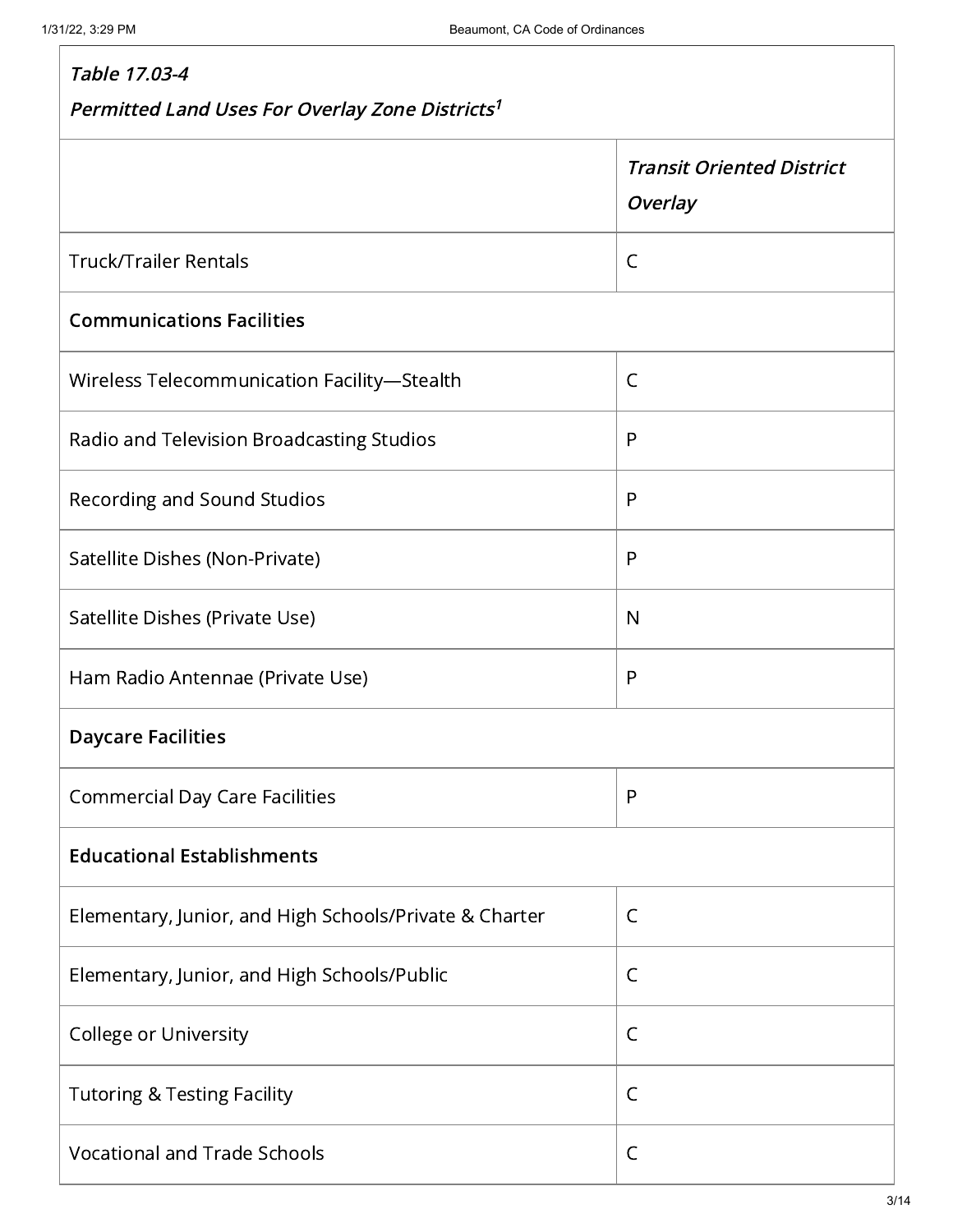| Table 17.03-4<br>Permitted Land Uses For Overlay Zone Districts <sup>1</sup> |              |
|------------------------------------------------------------------------------|--------------|
|                                                                              |              |
| <b>Food and Beverage Sales</b>                                               |              |
| <b>Bakeries</b>                                                              | P            |
| <b>Catering Establishments</b>                                               | P            |
| <b>Convenience Markets</b>                                                   | P            |
| <b>Grocery Stores/Supermarkets</b>                                           | $\mathsf{P}$ |
| Grocery Store, Alcohol Sales                                                 | P            |
| <b>General Merchandise and Trade</b>                                         |              |
| <b>Antique Sales</b>                                                         | $\mathsf{P}$ |
| Appliances                                                                   | $\mathsf{P}$ |
| Art Galleries and Supplies                                                   | P            |
| <b>Beauty Supplies</b>                                                       | P            |
| Books and Magazines                                                          | P            |
| <b>Building Materials</b>                                                    | $\mathsf{P}$ |
| Building Materials with outdoor sales/storage                                | N            |
| Camera and Photographic Supplies                                             | P            |
| <b>Candy Stores</b>                                                          | $\mathsf{P}$ |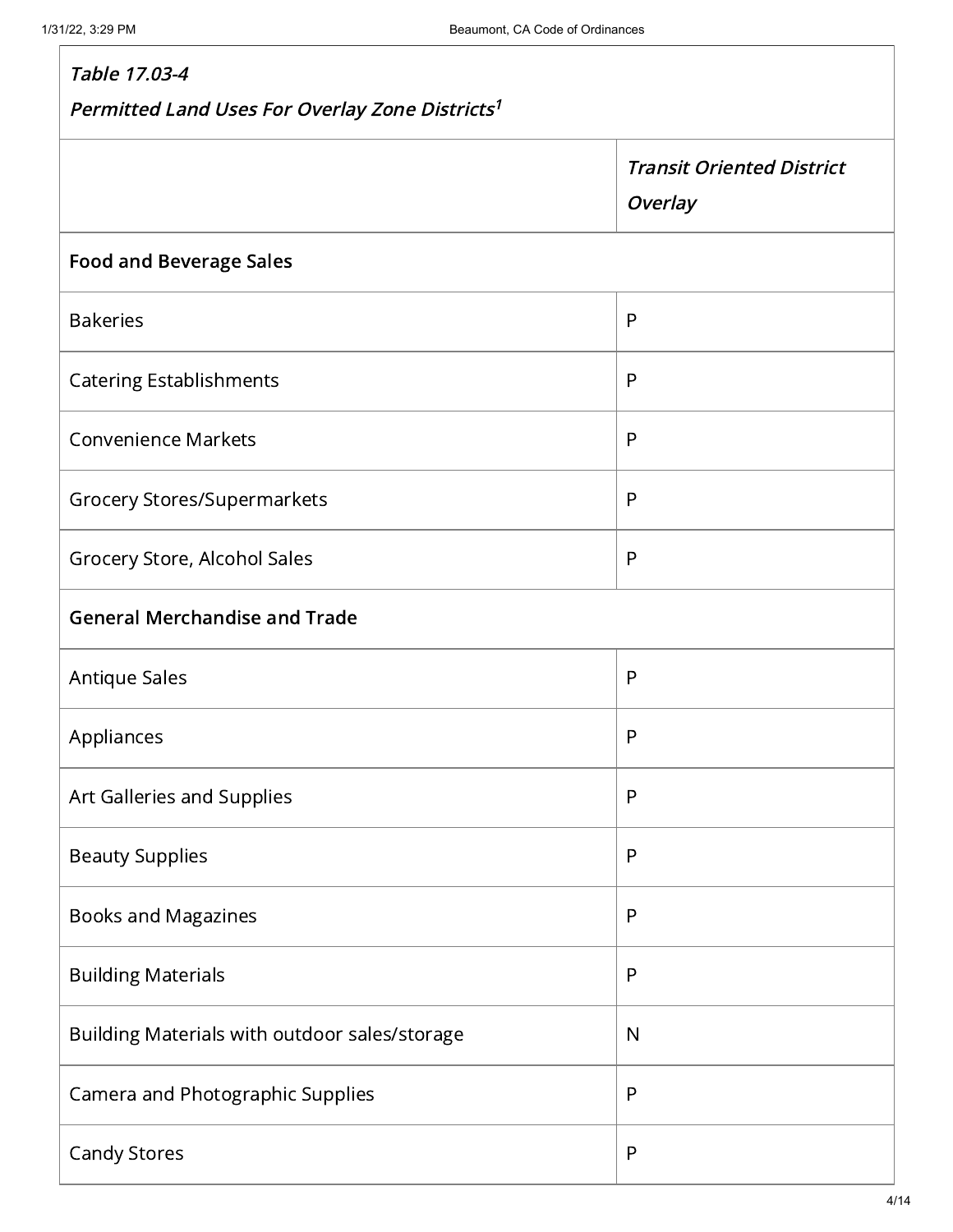# Table 17.03-4 Permitted Land Uses For Overlay Zone Districts 1 Transit Oriented District **Overlay** Cigar/Cigarette Shops  $^2$   $\qquad \qquad \vert$  C Clothing Stores **Participal Stores** Participal Association and Participal Association and Participal Participal P Department Stores Participation of the Participation of the Participation of the P Discount Stores Participation and Participation and Participation and Participation and Participation and Participation and Participation and Participation and Participation and Participation and Participation and Particip Electronic Equipment Property of the Property of Property and Property of Property and Property of Property and P Equipment Sales and Rentals (indoor) Equipment Sales and Rentals (indoor) Florists P Freight Forwarding Services **Particular Executive Particular Particular P** Furniture and Home Furnishings **Participal Exercise Participal P** Garden Supply Part of the Supply Part of the Supply Part of the Supply Part of the Supply Part of the Supply P Gifts, Crafts, and Novelties Physics Assets Assets Assets Physics Assets Assets Physics Assets Physics Assets P Guns and Ammunition Photos and Ammunition Photos and Photos and Photos and Photos and Photos and Photos and Photos and Photos and Photos and Photos and Photos and Photos and Photos and Photos and Photos and Photos and Phot Hardware Stores Participate of the Stores Participate of the Participate of the P Hobby, Toy and Game Stores Phobby, Toy and Game Stores Phobbs Indoor Swap Meets **CONTERNATION** Jewelry Sales and Repair Physics and Power Physics and Physics and Physics and Physics and Physics and Physics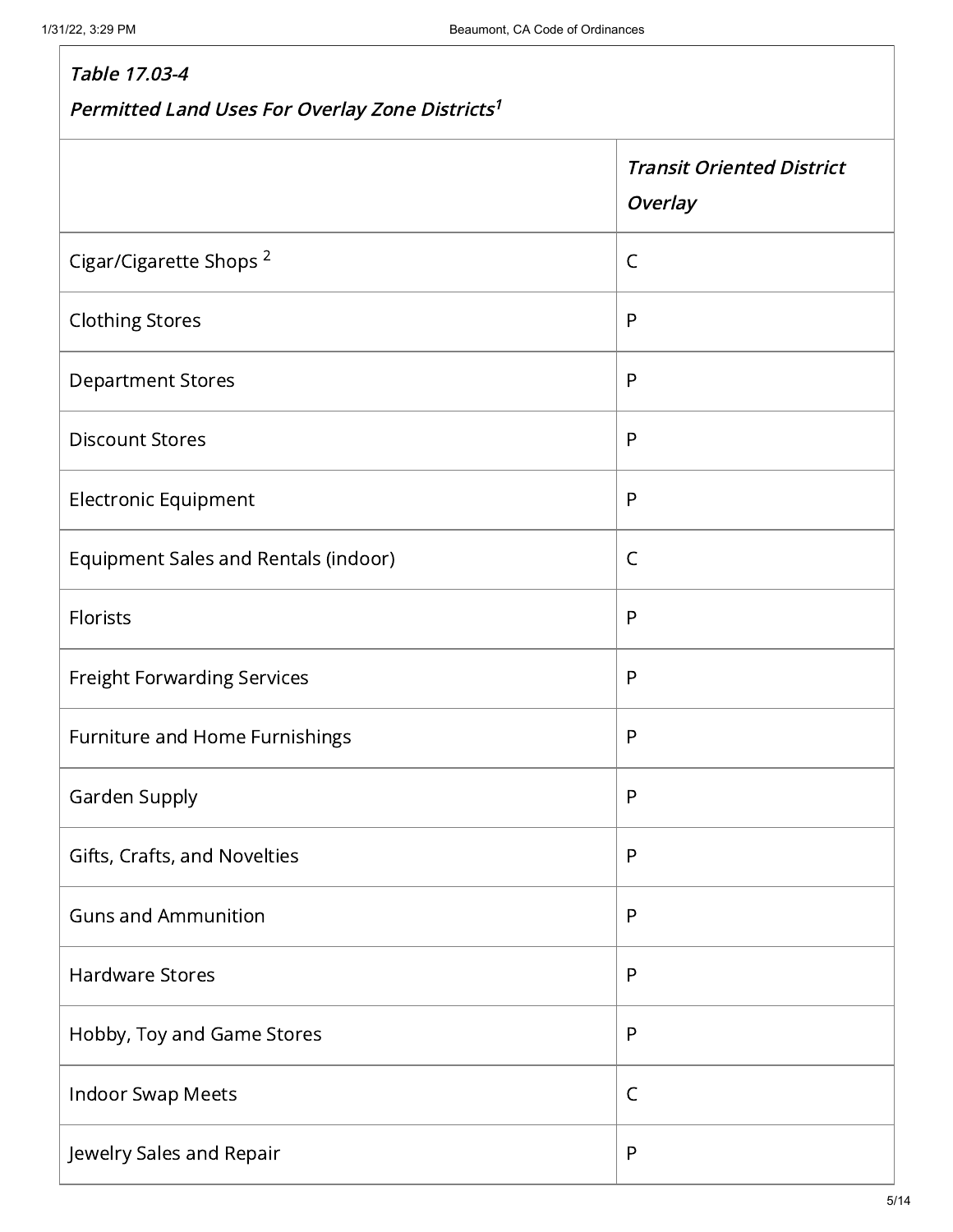# Table 17.03-4 Permitted Land Uses For Overlay Zone Districts 1Transit Oriented District **Overlay** Leather Goods Participate of the Contract of Participate of Participate of Participate of Participate of Participate of Participate of Participate of Participate of Participate of Participate of Participate of Participate Luggage Sales Participate of the Contract of the Participate of the Participate of the Participate of the Participate of the Participate of the Participate of the Participate of the Participate of the Participate of the Pa Office Equipment, Furniture, and Supplies P Pet Sales and Supplies Pet Sales and Supplies Records, Tapes, and Videos Participation and Participation of Participation of P Retail, Other Specialty Participate of the Participate of Participate of Participate of Participate of Participate of Participate of Participate of Participate of Participate of Participate of Participate of Participate of Sporting Goods and Equipment Property Research Property Research Property Research Property Research Property R Surplus Stores Participation of the Contract of the Participation of the Participation of the Participation of the P Thrift and Second-Hand Stores Contract Control of Contract Control Control Control Control Control Control Control Control Control Control Control Control Control Control Control Control Control Control Control Control Con Variety Stores Participate of the Contract of the Participate of the Participate of the Participate of the Par Wholesale Establishments **Participal Extendio Extendio Extendio Participal P** Lodging Bed and Breakfast Facilities Physics Assembly Physics Inc. 2014 Emergency Shelters **Contract Contract Contract Contract Contract Contract Contract Contract Contract Contract Contract Contract Contract Contract Contract Contract Contract Contract Contract Contract Contract Contract Cont** Hotels and Motels Photos Participate and Photos Photos Photos Photos Photos Photos Photos Photos Photos Photos Residence Inns Participation and Participation and Participation and Participation and Participation and Participation and Participation and Participation and Participation and Participation and Participation and Participa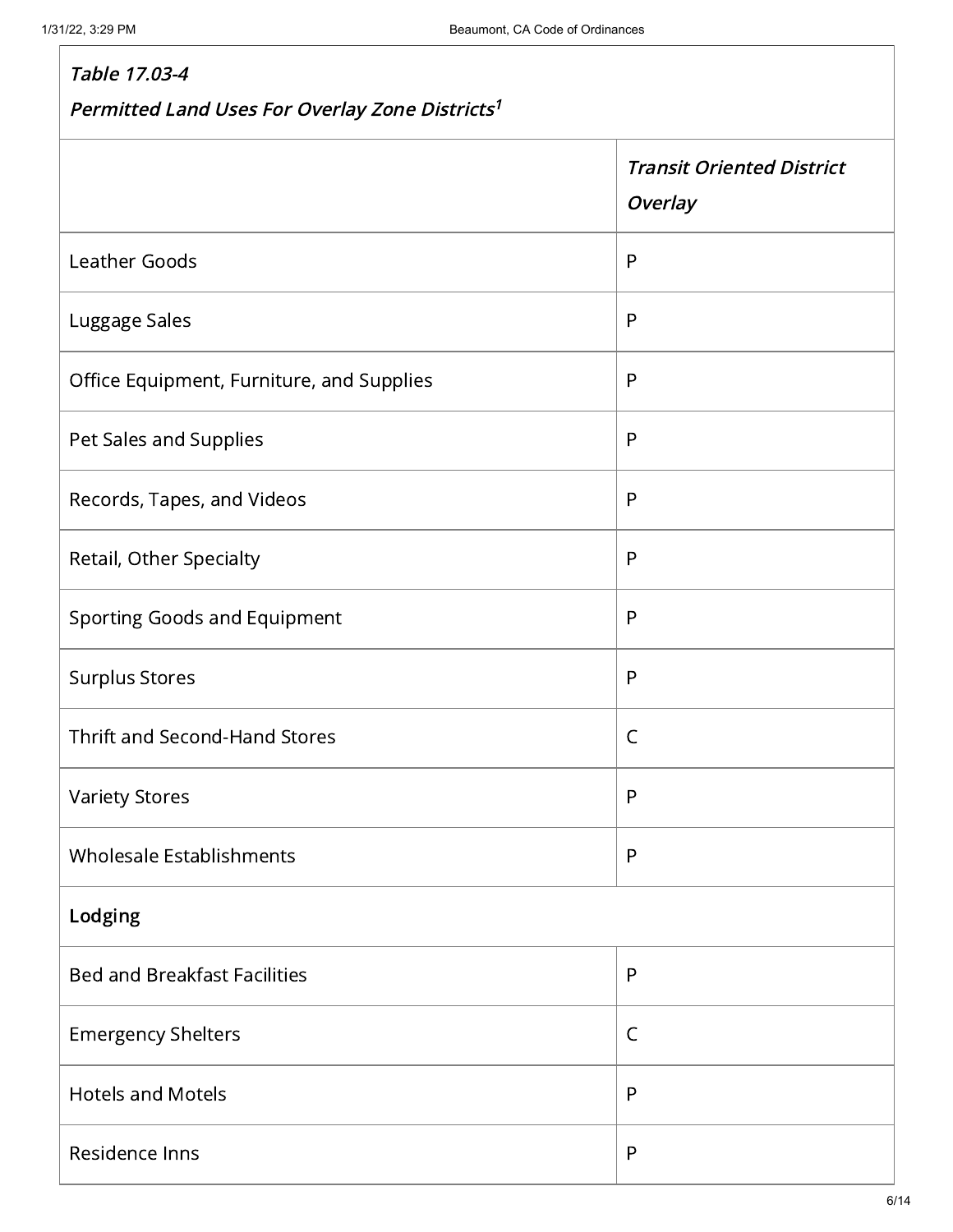| Table 17.03-4<br>Permitted Land Uses For Overlay Zone Districts <sup>1</sup> |                                             |  |
|------------------------------------------------------------------------------|---------------------------------------------|--|
|                                                                              | <b>Transit Oriented District</b><br>Overlay |  |
| Single-Room Occupant (SRO) Facilities                                        | $\mathsf{C}$                                |  |
| <b>Transitional Housing</b>                                                  | $\mathsf C$                                 |  |
| <b>Manufacturing and Industrial</b>                                          |                                             |  |
| <b>Exterminating Services</b>                                                | $\mathsf{C}$                                |  |
| Sandblasting and Beadblasting                                                | C, A                                        |  |
| <b>Medical/Health Care</b>                                                   |                                             |  |
| <b>Ambulance Services</b>                                                    | $\mathsf{P}$                                |  |
| Animal Hospitals/Veterinaries                                                | $\mathsf{P}$                                |  |
| Clinics                                                                      | $\mathsf{P}$                                |  |
| <b>Convalescent Homes</b>                                                    | $\mathsf{P}$                                |  |
| <b>Chemical Dependency Clinics</b>                                           | $\mathsf{N}$                                |  |
| Hospitals                                                                    | $\mathsf{P}$                                |  |
| <b>Medical/Dental Offices</b>                                                | $\mathsf{P}$                                |  |
| Pharmacies                                                                   | P                                           |  |
| Pharmacies, with drive-through                                               | $\mathsf C$                                 |  |
| <b>Personal Services</b>                                                     |                                             |  |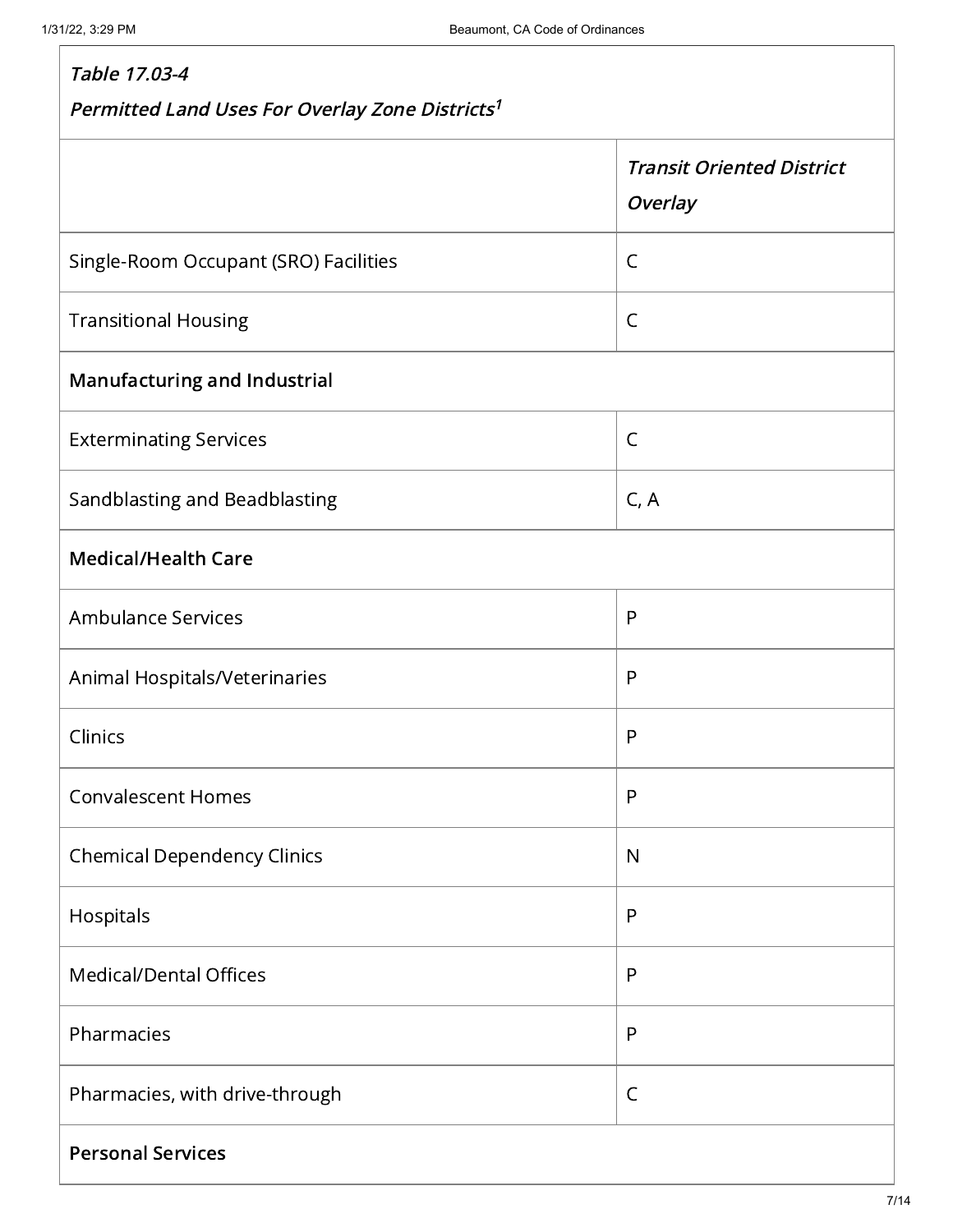#### Table 17.03-4 Permitted Land Uses For Overlay Zone Districts 1Transit Oriented District **Overlay** Banking, Credit Unions, Financial Services Panking, P Barbers and Beauty Parlors Particular Property Parlors Property Property Property P Cemeteries N Check Cashing Services **Particular Executive Check Cashing Services** Commercial Pet Grooming Services **Properties** Dry Cleaners Party 2014 and 2014 and 2014 and 2014 and 2014 and 2014 and 2014 and 2014 and 2014 and 2014 and 20 Funeral Parlors, Mortuaries Communication Communication Communication Communication Communication Communication Laundries, Laundromats Participation and Participation of Participation and Participation of Participation and P Locksmith and Key Shops Participate of the Participate of Participate of Participate of Participate of Particip Pawnbrokers and the contract of the contract of  $\overline{C}$ Massage Establishment  $\begin{array}{|c|c|c|c|c|}\hline \textbf{C} & \textbf{C} & \textbf{C} \end{array}$ Photocopying and Photo Developing Services Photocopying and Photo Developing Services Photography Studios Photography Studios Photography Studios Photography P Shoe Repair Shops Participate of the Shoe Repair Shops Participate of the Participate of the Participate of the P Tailors P Tattoo/Body Piercing Services and Communications of Communications of Communications of Communications of Communications of Communications of Communications of Communications of Communications of Communications of Communic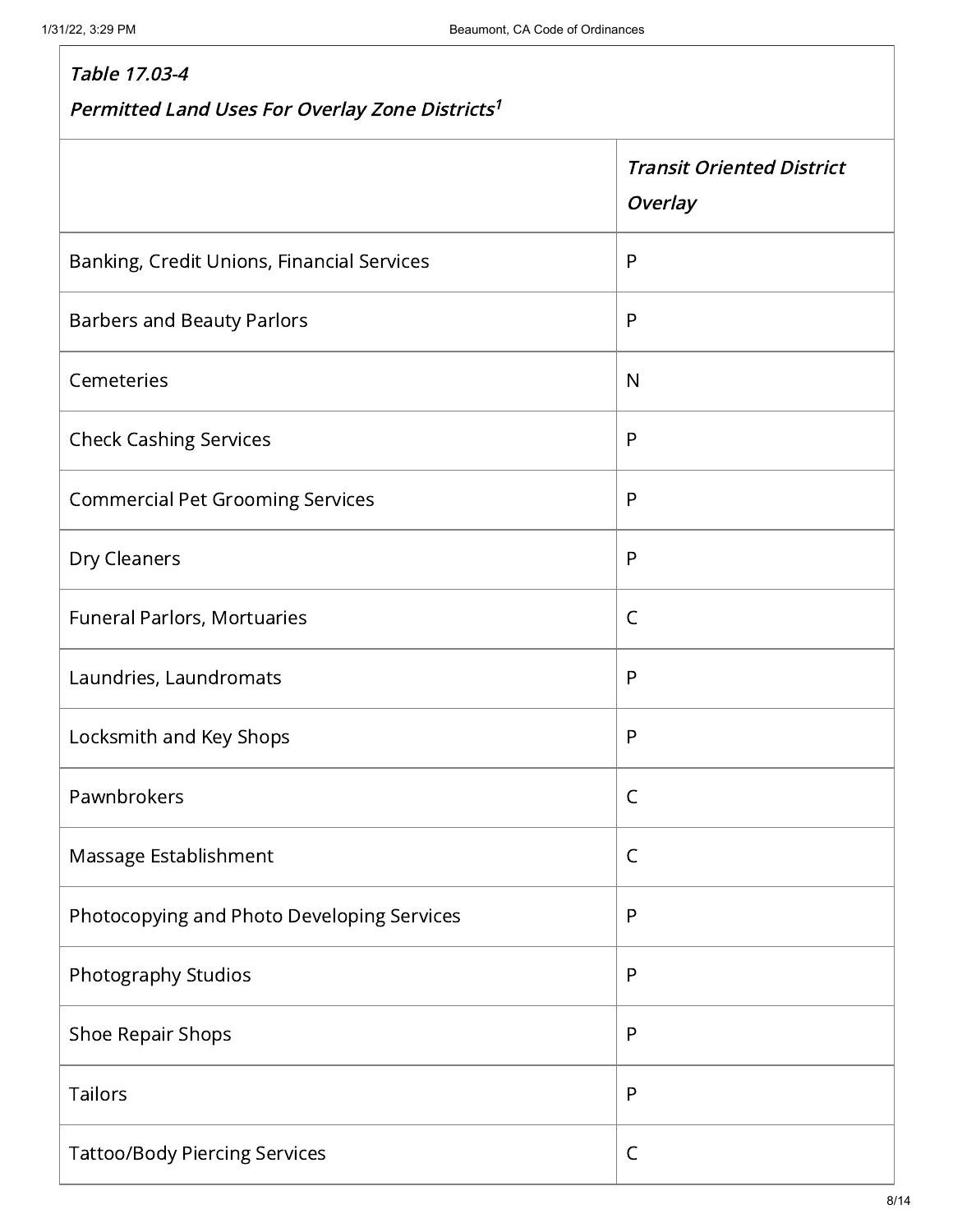| Table 17.03-4                                               |                                             |  |
|-------------------------------------------------------------|---------------------------------------------|--|
| Permitted Land Uses For Overlay Zone Districts <sup>1</sup> |                                             |  |
|                                                             | <b>Transit Oriented District</b><br>Overlay |  |
| <b>Public and Quasi-Public Uses</b>                         |                                             |  |
| <b>Community Recreation Centers</b>                         | $\mathsf{N}$                                |  |
| <b>Cultural Facilities</b>                                  | $\mathsf{N}$                                |  |
| Libraries                                                   | $\mathsf C$                                 |  |
| <b>Museums</b>                                              | $\mathsf{C}$                                |  |
| Parks                                                       | P                                           |  |
| <b>Public Safety Facilities</b>                             | $\mathsf{P}$                                |  |
| Senior Citizen Activity Centers                             | $\mathsf{P}$                                |  |
| <b>Recreation and Entertainment</b>                         |                                             |  |
| <b>Amusement Parks</b>                                      | $\mathsf C$                                 |  |
| <b>Athletic Fields</b>                                      | $\mathsf{N}$                                |  |
| <b>Batting Cages</b>                                        | C                                           |  |
| <b>Billiard and Pool Halls</b>                              | $\mathsf{C}$                                |  |
| <b>Bowling Alleys</b>                                       | P                                           |  |
| <b>Commercial Athletic Facility</b>                         | $\mathsf C$                                 |  |
| Dance, Martial Arts, and Fitness Classes (Not open Gym)     | P                                           |  |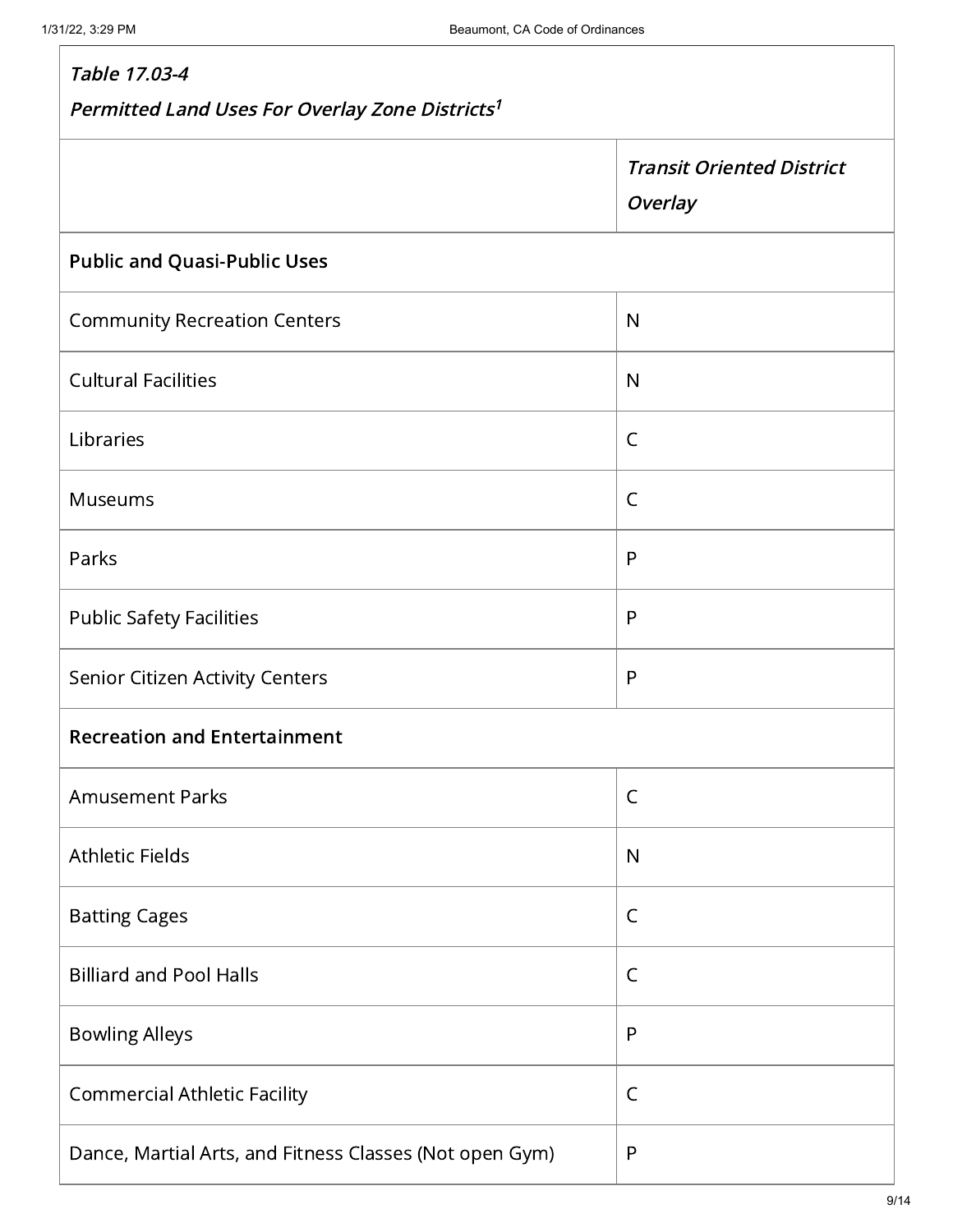# Table 17.03-4 Permitted Land Uses For Overlay Zone Districts 1Transit Oriented District **Overlay** Golf Driving Ranges **Colf Collection** Collection Collection Collection Collection Collection Collection Collection Collection Collection Collection Collection Collection Collection Collection Collection Collection Collecti Health Clubs and Fitness Gyms Communication of  $\overline{C}$ Miniature Golf Courses Contract Courses Courses Public Auditorium/Auditoriums P Skating Rinks **Communist Communist Properties** Video Arcades and the contract of the contract of the contract of the contract of the contract of the contract of the contract of the contract of the contract of the contract of the contract of the contract of the contract Recycling Collection Facilities **Collection Facilities** Processing Facilities **CONTEX CONTEX CONTEX CONTEX CONTEX CONTEX CONTEX CONTEX CONTEX CONTEX CONTEX CONTEX CONTEX CONTEX CONTEX CONTEX CONTEX CONTEX CONTEX CONTEX CONTEX CONTEX CONTEX CONTEX CONTEX CONTEX CONTEX CONTEX CON** Religious Institutions Churches Present and the present of the present and the present of  $\mathsf{P}$ Monasteries, Convents, or Similar Religious Quarters P Repair Services Electrical and Household Appliances Repair **Property** Furniture Refinishing **Participal Executive Participal P** Furniture Reupholstering **C** and C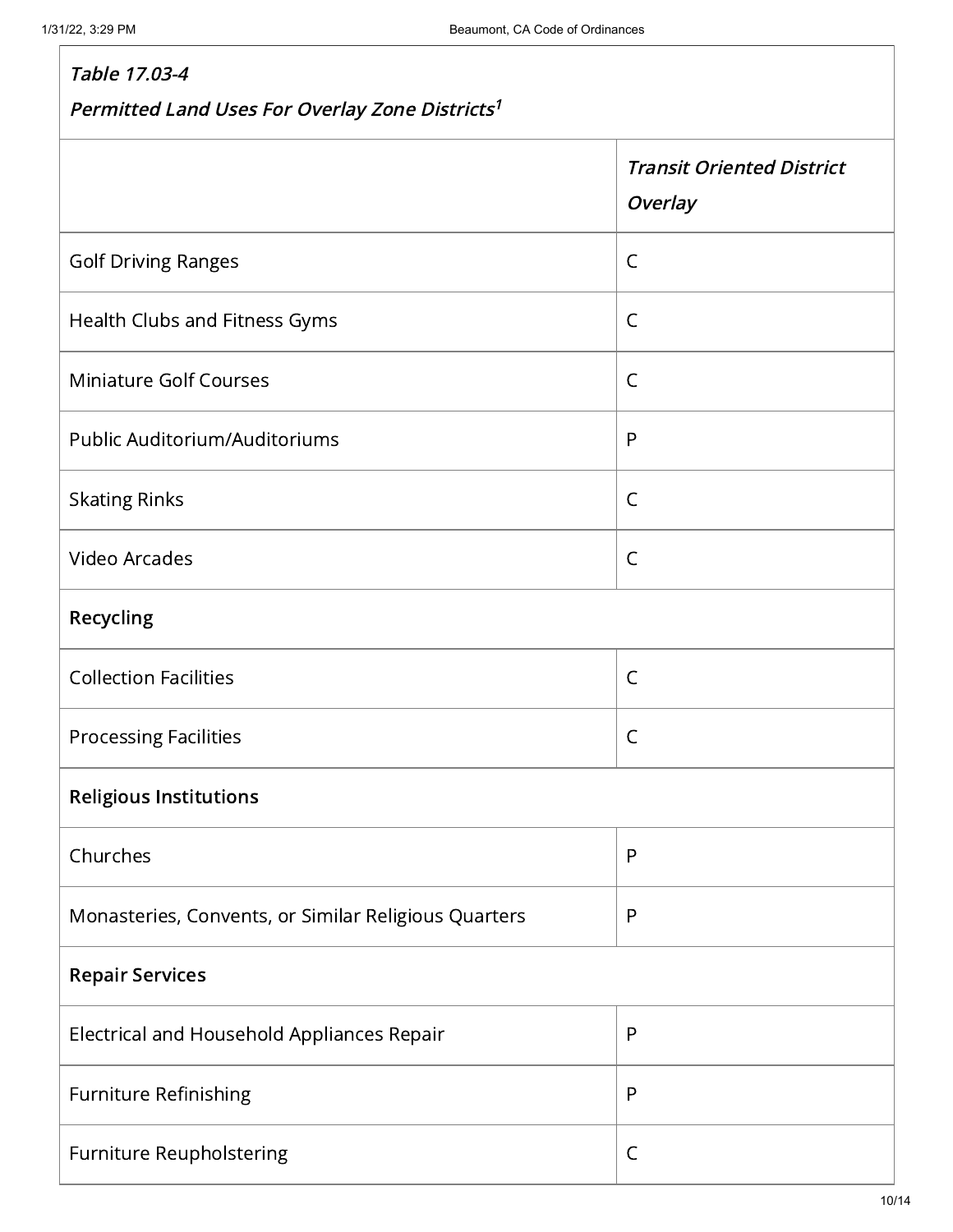| Table 17.03-4<br>Permitted Land Uses For Overlay Zone Districts <sup>1</sup> |                                             |  |
|------------------------------------------------------------------------------|---------------------------------------------|--|
|                                                                              | <b>Transit Oriented District</b><br>Overlay |  |
| Lawnmower Repair/Sales Shops                                                 | P                                           |  |
| <b>Machine Shops</b>                                                         | $\mathsf{C}$                                |  |
| <b>Welding Shops</b>                                                         | C, A                                        |  |
| <b>Residential Uses</b>                                                      |                                             |  |
| <b>Accessory Guest Houses</b>                                                | P                                           |  |
| <b>Accessory Dwelling Units</b>                                              | P                                           |  |
| <b>Boarding or Rooming Houses</b>                                            | $\mathsf{N}$                                |  |
| Caretaker's Unit                                                             | P                                           |  |
| <b>Congregate Care Facilities</b>                                            | C                                           |  |
| Day Care Centers, Small Family-1 to 8 Children                               | P                                           |  |
| Day Care Centers, Large Family-7 to 14 Children                              | P                                           |  |
| Duplexes                                                                     | P                                           |  |
| Group or Community Care Facilities-6 or fewer persons)                       | P                                           |  |
| Group or Community Care Facilities-7 or more persons)                        | C                                           |  |
| <b>Home Occupation Businesses</b>                                            | P                                           |  |
| <b>Mobile Home Parks</b>                                                     | N                                           |  |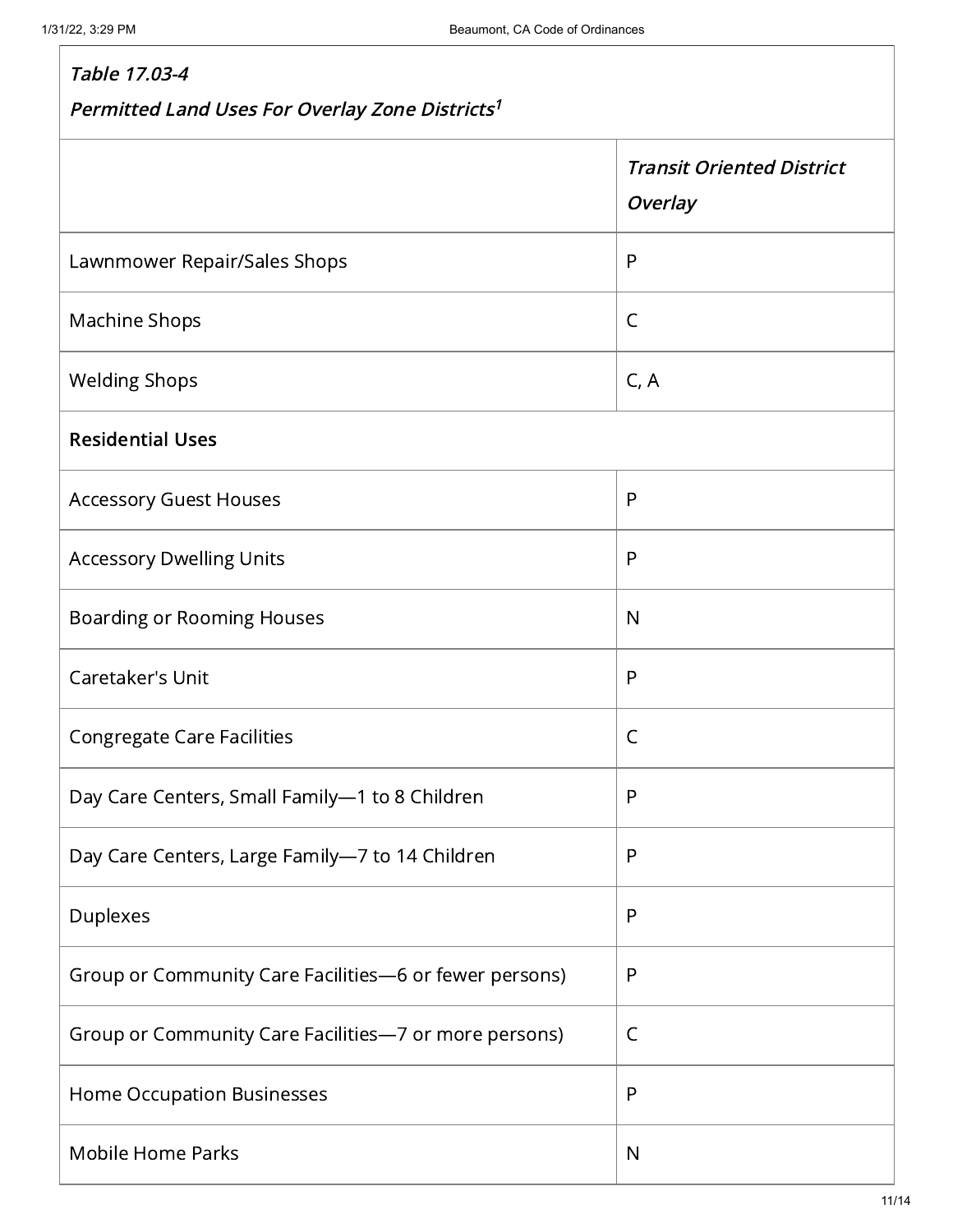#### Table 17.03-4 Permitted Land Uses For Overlay Zone Districts 1 Transit Oriented District **Overlay** Mobile Home or Manufactured Housing Units Single Lot P Multiple-Family, Apartments & Condominiums Pulled Pulled Band Planned Residential Developments Planned Residential Developments Senior Housing Developments Participate Property Research Property Property Research Property Property Property Single-Family Dwellings Participate Australian Control of Participate Australian Control of Participate Australia Restaurant Delicatessens P Fast-Food Restaurants—Without Drive-Thru  $^2$   $\qquad$   $\qquad$  P Fast-Food Restaurants—With Drive-Thru  $^2$   $\qquad \qquad \vert$  C Sit-Down Restaurants Participate of the Participate of the Participate of Participate of Participate of Participate of Participate of Participate of Participate of Participate of Participate of Participate of Participate o Sit-Down Restaurant with Live Entertainment C Restaurants that serve alcohol example that  $\vert$  C Service Organizations Philanthropic and Charitable Institutions P Service Organizations Physical Contract of Physical Contract Physical Contract Physical Physical Contract Physical Physical Contract Physical Contract Physical Contract Physical Contract Physical Contract Physical Contract Temporary Uses